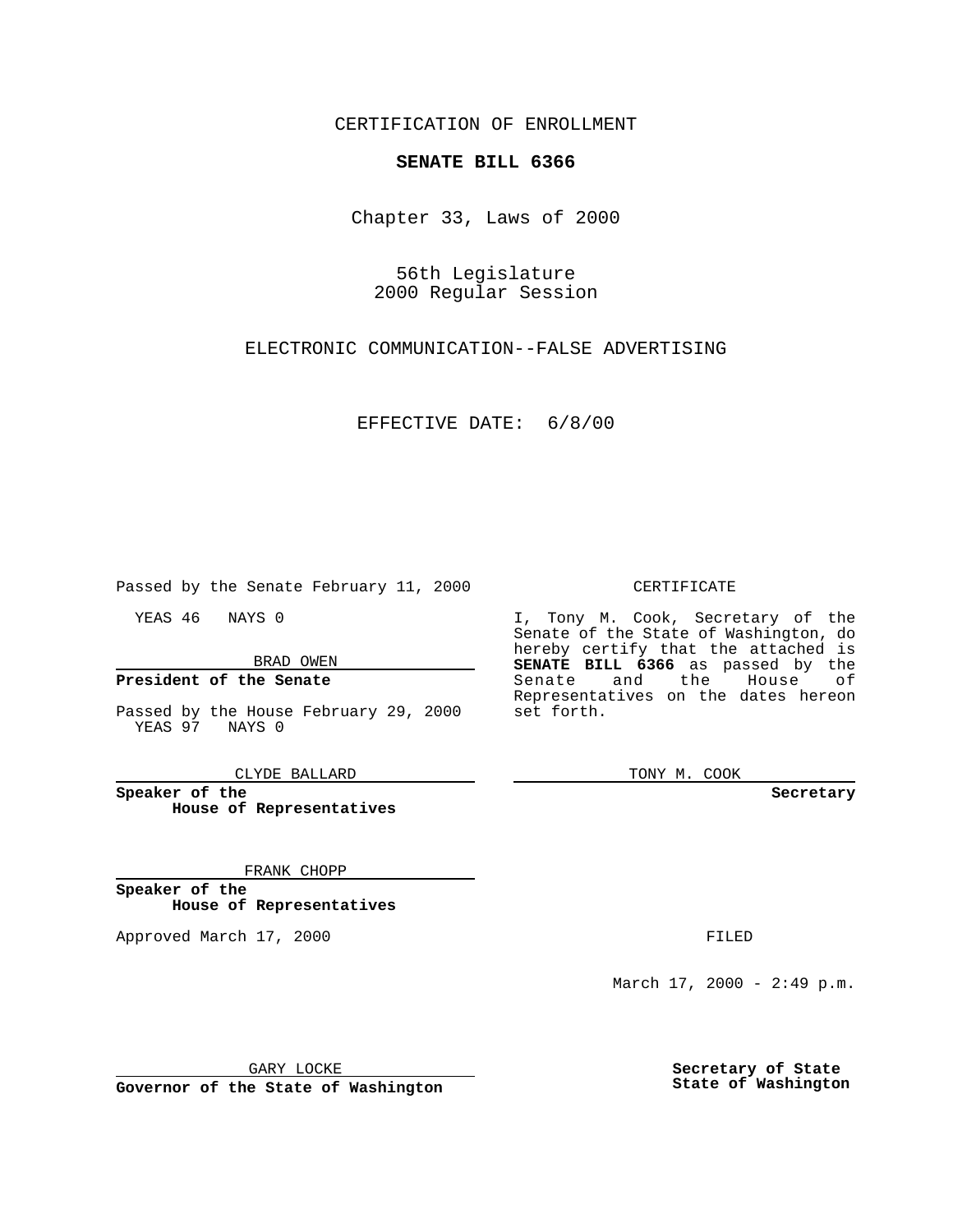# **SENATE BILL 6366** \_\_\_\_\_\_\_\_\_\_\_\_\_\_\_\_\_\_\_\_\_\_\_\_\_\_\_\_\_\_\_\_\_\_\_\_\_\_\_\_\_\_\_\_\_\_\_

\_\_\_\_\_\_\_\_\_\_\_\_\_\_\_\_\_\_\_\_\_\_\_\_\_\_\_\_\_\_\_\_\_\_\_\_\_\_\_\_\_\_\_\_\_\_\_

Passed Legislature - 2000 Regular Session

### **State of Washington 56th Legislature 2000 Regular Session**

**By** Senators Brown, Hochstatter, Roach, Spanel, Shin, Prentice, Costa, Kohl-Welles, McAuliffe, Fraser, Thibaudeau, B. Sheldon, T. Sheldon, Bauer, Eide, Jacobsen, Gardner, Haugen, Patterson, Rasmussen, Winsley and Oke

Read first time 01/14/2000. Referred to Committee on Energy, Technology & Telecommunications.

 AN ACT Relating to false advertising through electronic communication; and amending RCW 9.04.050.

BE IT ENACTED BY THE LEGISLATURE OF THE STATE OF WASHINGTON:

 **Sec. 1.** RCW 9.04.050 and 1961 c 189 s 1 are each amended to read as follows:

 It shall be unlawful for any person to publish, disseminate or display, or cause directly or indirectly, to be published, disseminated or displayed in any manner or by any means, including solicitation or dissemination by mail, telephone, electronic communication, or door-to- door contacts, any false, deceptive or misleading advertising, with knowledge of the facts which render the advertising false, deceptive or misleading, for any business, trade or commercial purpose or for the purpose of inducing, or which is likely to induce, directly or indirectly, the public to purchase, consume, lease, dispose of, utilize or sell any property or service, or to enter into any obligation or transaction relating thereto: PROVIDED, That nothing in this section shall apply to any radio or television broadcasting station which broadcasts, or to any publisher, printer or distributor of any newspaper, magazine, billboard or other advertising medium who